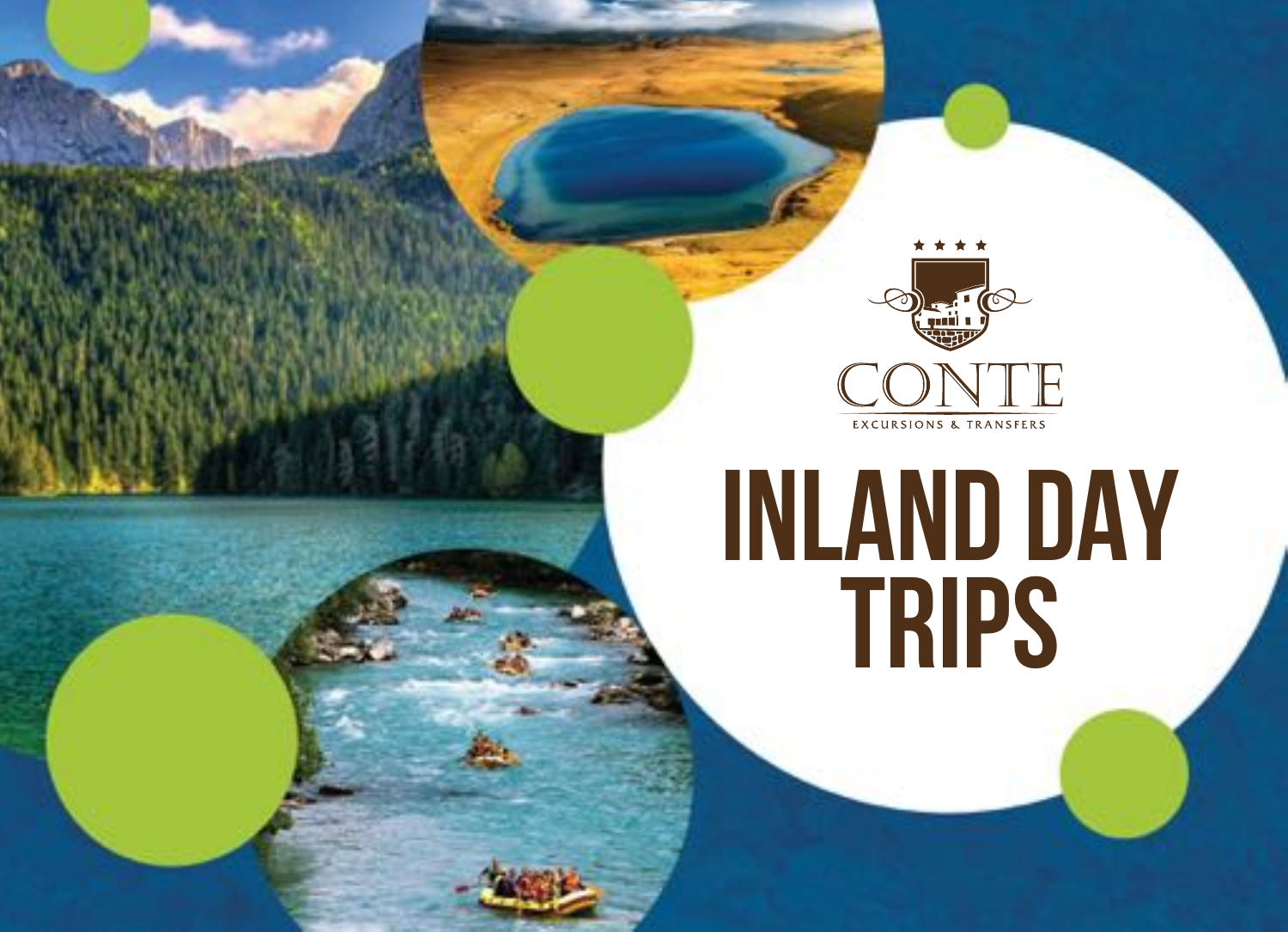

Make the most of your vacation! Discover the history, culture and unique landscapes of Montenegro! Enjoy in recreational oudoor activities in Northern Montenegro!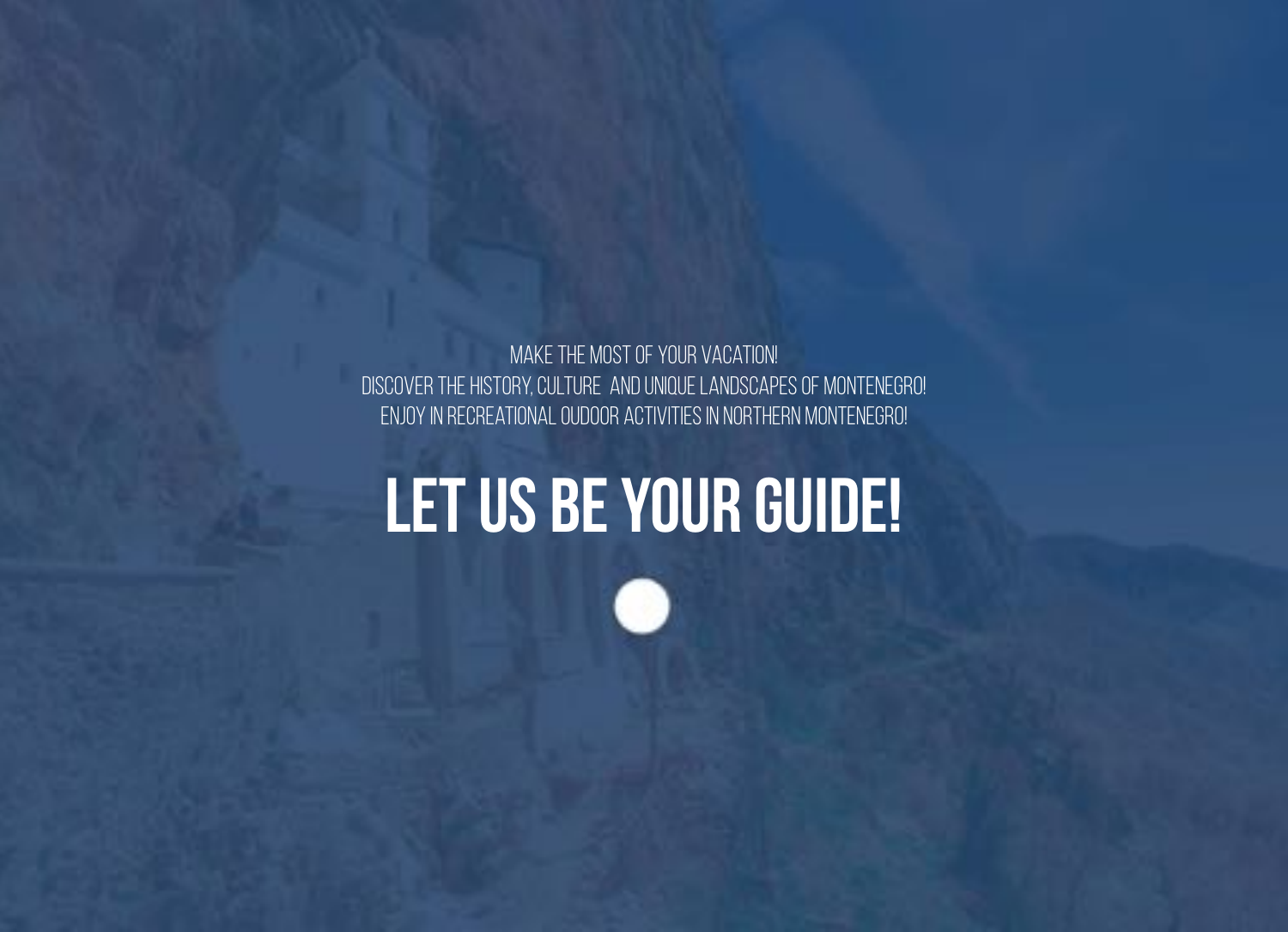### **Durmitor relax tour**

**did you know** that one of the most beautiful lakes in the Balkans – the Black lake is located in the foothills of the mountain Durmitor? Enjoy walking around the lake, driving by cable car to the top of the mountain and tasting local specialties in the authentic restaurant!

**PRICE** LIST Min. 2 persons – **149€**per person (Sedan car) 3 to 4 persons – **139€**per person (Sedan car) 5 to 6 persons – **119€**per person (Van) 7 to 8 persons – **99€**per person (Van)

*The price includes: all day tour (08:00-20:00h), transfer with English speaking driver, lunch and drinks, entrance fees, cofee or tea, photo stops, cable car ride.*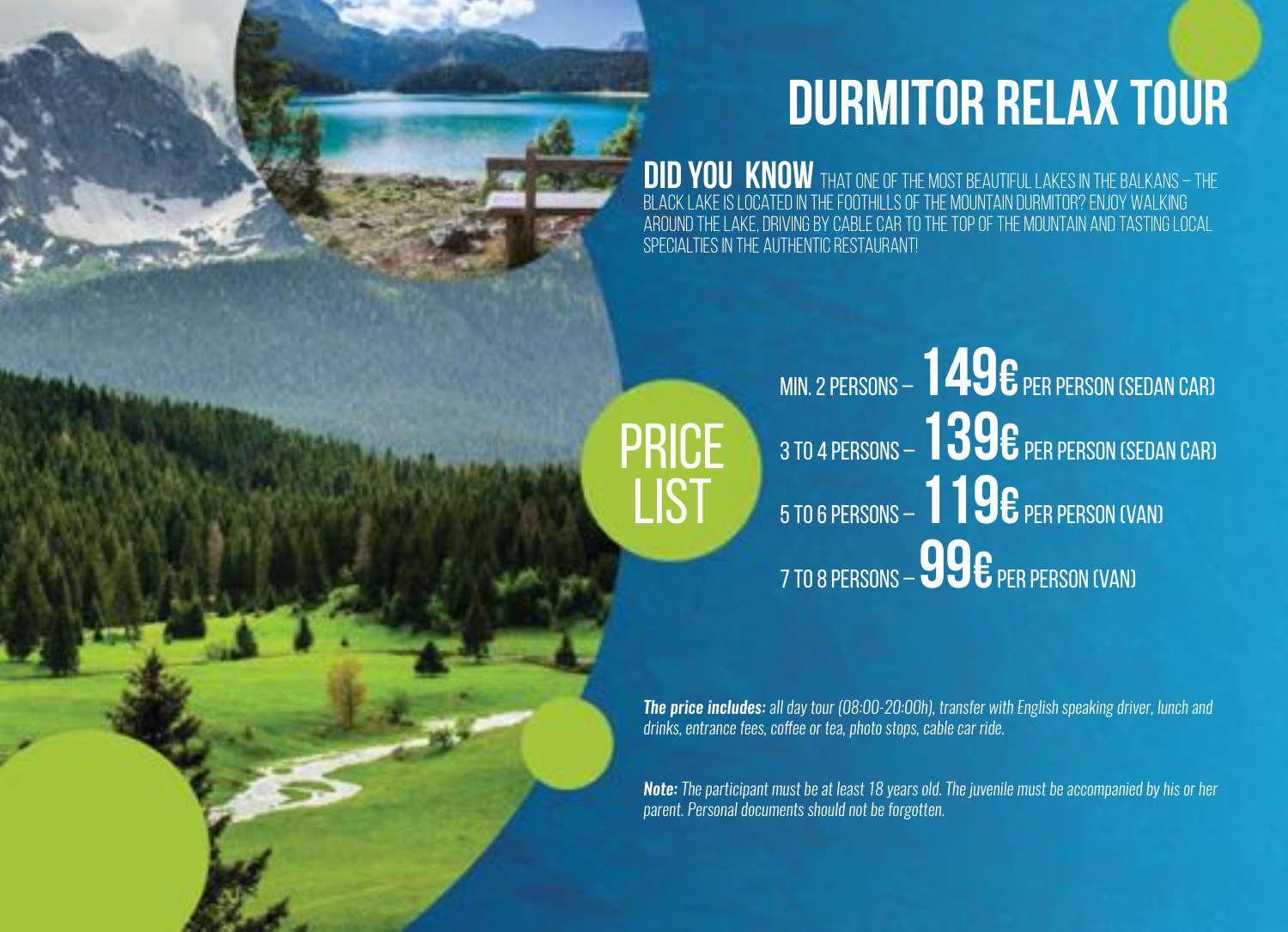### **Tara river - rafting tour**

**Did you know** that after Colorado canyon in the United States, Tara canyon is the second deepest canyon in the world? Besides the strong adrenaline rush, you will enjoy the abundance of untouched natural beauty!

PRICE

LIST

Min. 2 persons – **149€**per person (Sedan car) 3 to 4 persons – **139€**per person (Sedan car) 5 to 6 persons – **129€**per person (Van) 7 to 8 persons – **99€**per person (Van)

*The price includes: all day tour (07:00-19:00h), breakfast and lunch with drinks, transfer with English speaking driver, rafting ride, equipment, fees and taxes, certifcated skipper, breakfast, photo stop at Piva lake!*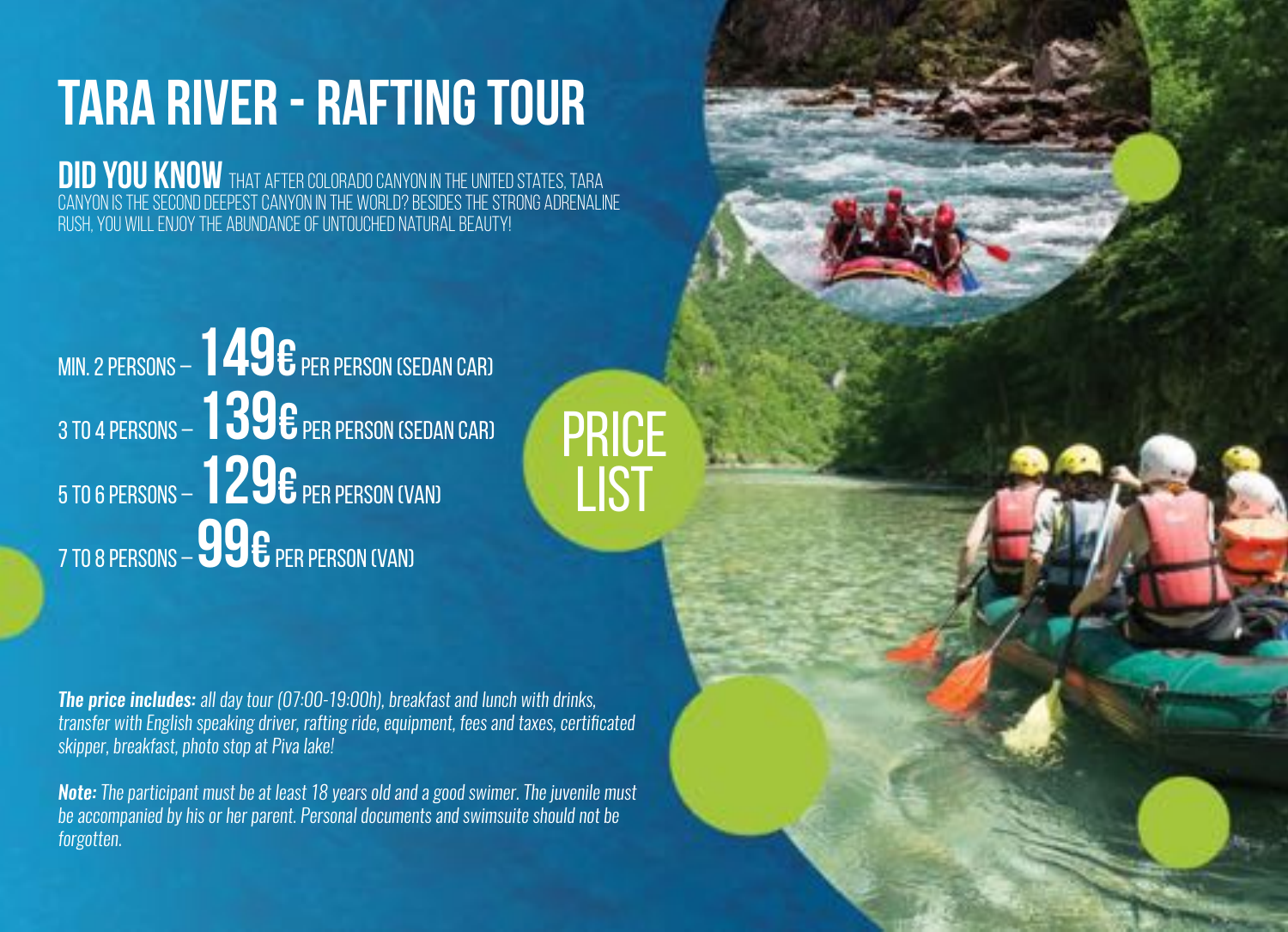### **Skadar lake cruise**

**DID YOU KNOW** THAT SKADAR LAKE IS THE LARGEST LAKE AT BALKAN PENINSULA and the largest national park in Montenegro most famous for its diversity of flora and fauna? Do a boat cruise on the lake, visit Virpazar-a small settlement on Lake Skadar, visit Njegusi-a small village under the Lovcen mountain best known as the birthplace of the Petrović dynasty which ruled Montenegro for more than 200 years, visit the Old Royal Capital of Cetinje.

PRICE LIST

Min. 2 persons – **139€**per person (Sedan car) 3 to 4 persons – **129€**per person (Sedan car) 5 to 6 persons – **119€**per person (Van) 7 to 8 persons – **109€**per person (Van)

*The price includes: all day tour (08:00-18:00h), lunch, cofee or tea, transfer with English speaking driver, insurance and taxes, boat cruise with service, visit to Virpazar, Njegusi and Cetinje.*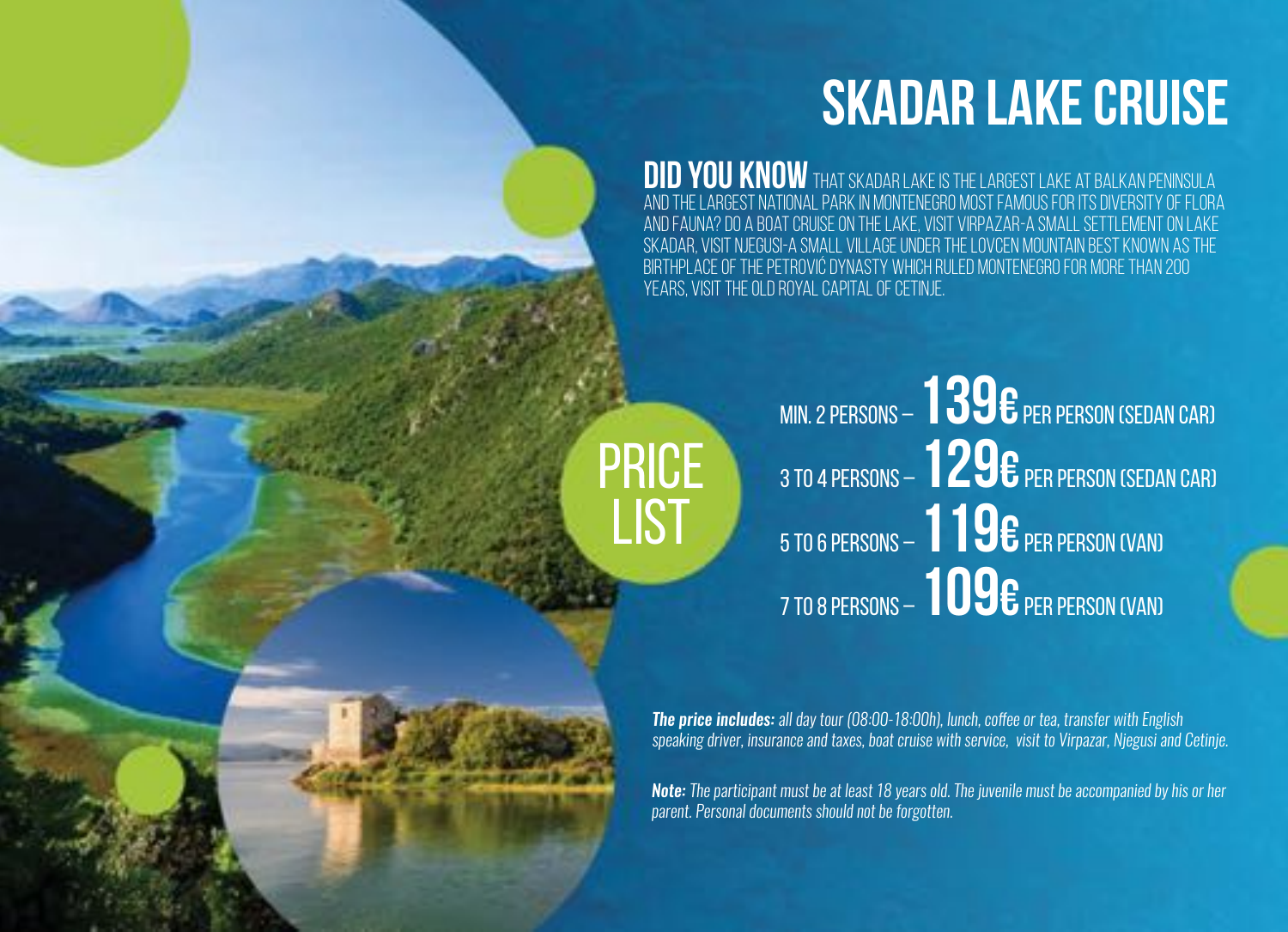### **Via Ferrata Kotor**

**DID YOU KNOW** THAT KOTOR HAS VIA FERRATA? THE KOTOR FERRATA is 200m long and 150m height. There are two benches on the ferrata that can be used for taking photos and taking a break, with a view overlooking the entire Old Town of Kotor, the Bay of Kotor, the Port of Kotor, as well AS THE OLD AUSTRIAN ROAD TO CETINJE.THE WHOLE ADVENTURE LASTS FOR ABOUT 2 HOURS.

PRICE

## per person **65 €**

*The price includes: transfer with English speaking driver to the starting point, via ferrata ticket, transfer with English speaking driver back to Perast.*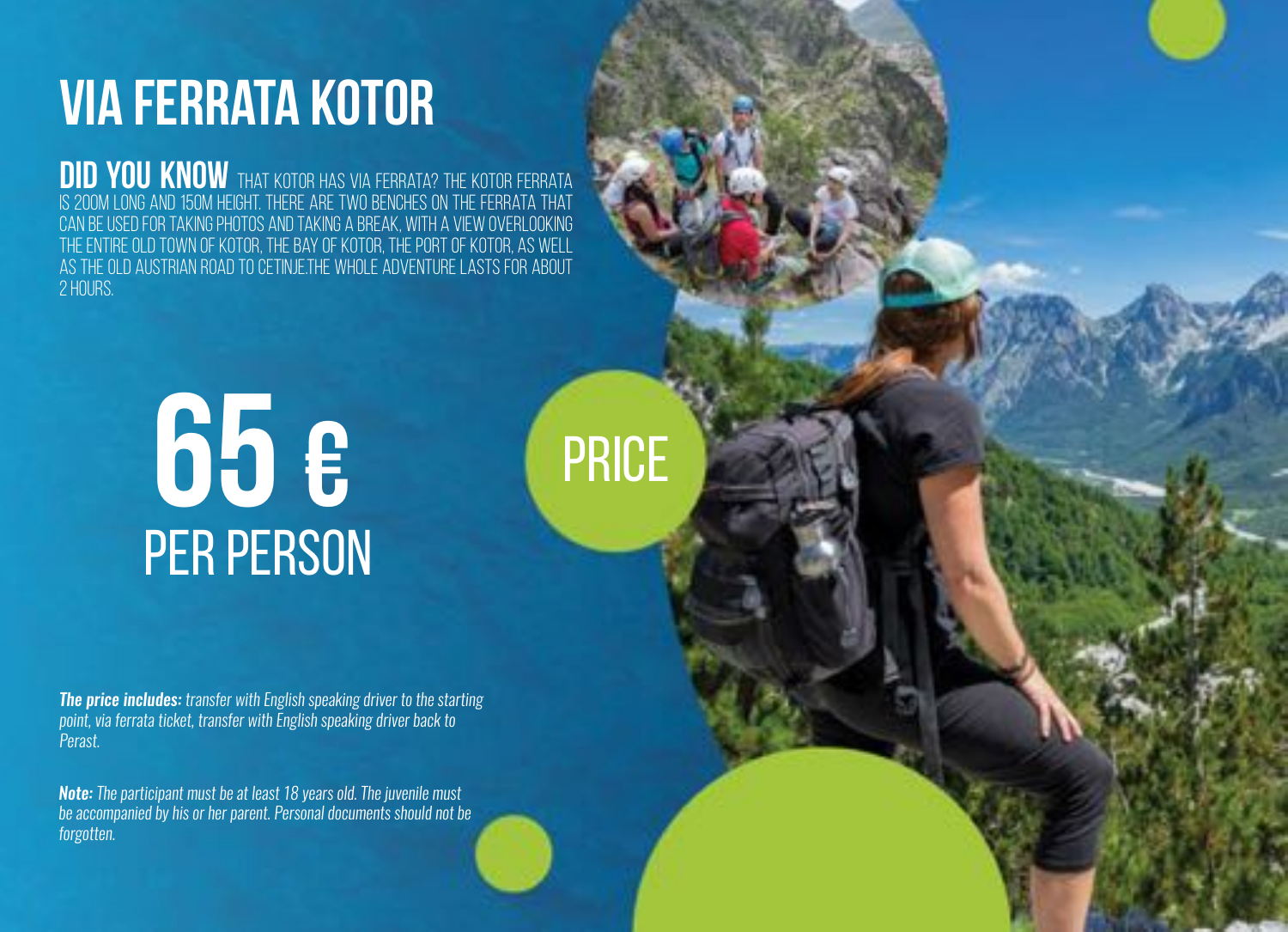### **Kotor Bay Hiking**

**Did you know** that the Kotor Bay hills have excellent hiking trails? Spend an active morning, enjoy in fresh air, greenery and beautiful views over the Kotor Bay. We suggest two tours: Vranovo hill above Perast, which lasts for 3 hours or Vrmac hill across Perast lasting 4-6 hours.

## per person PRICE **70 €**

*The price includes: transfer with English speaking driver to the starting point, experienced hiking guide, insurance, transfer with English speaking driver back to Perast, water.* 

*Note: The participants should bring a backpack, a cap, sunscreen, proper shoes. The participant must be at least 18 years old. The juvenile must be accompanied by his or her parent. Personal documents should not be forgotten.*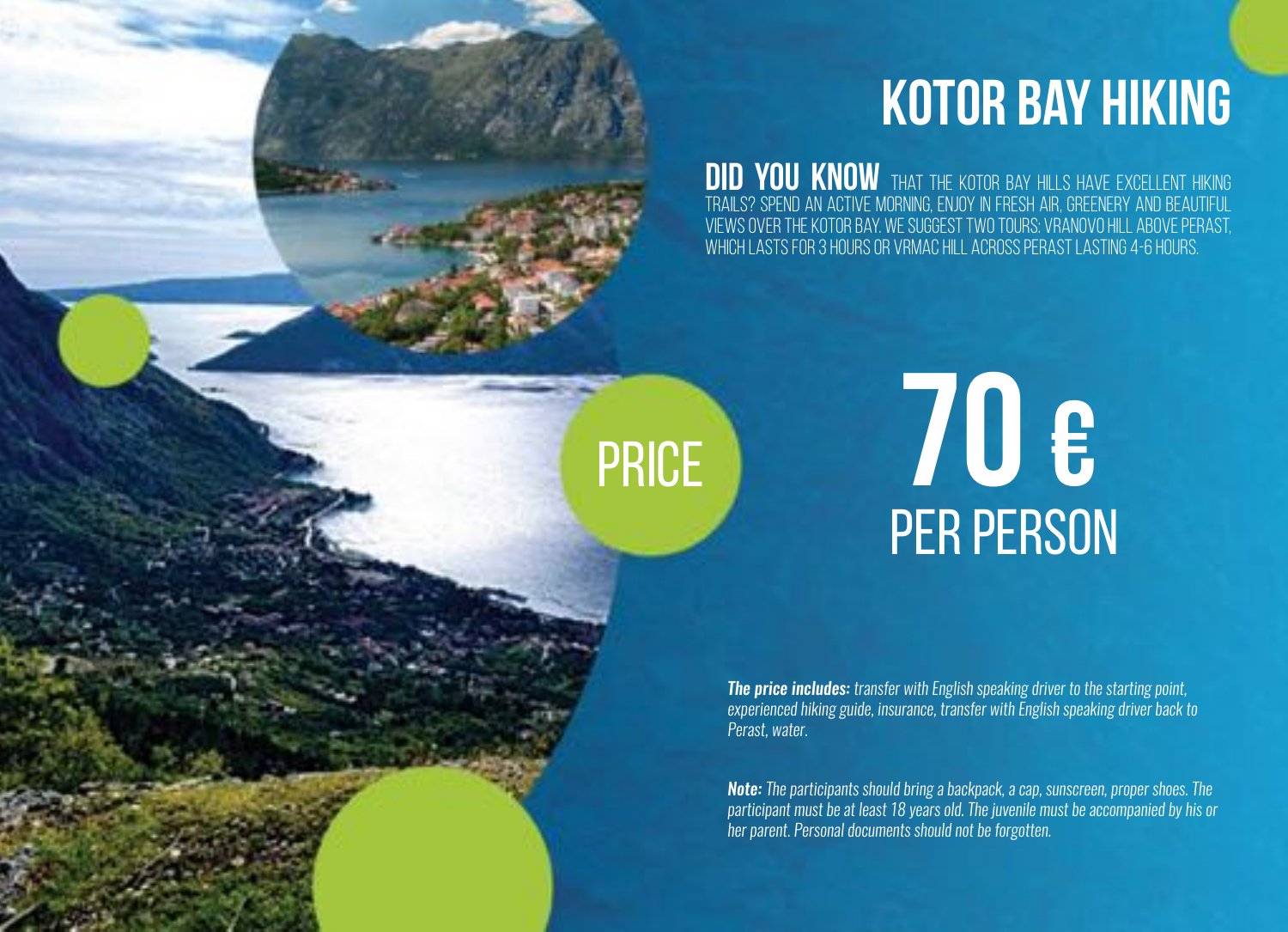### **Bar and Ulcinj tour**

**Did you know** that the fortress-like town of Bar is one of the oldest in Montenegro and that in its turbulent past it changed more than 5 empires? Enjoy several hours of swimming and sunbathing on one of Europe's larges sand beaches in Ulcinj (12 km long).

PRICE

LIST

Min. 2 persons – **129€**per person (Sedan car) 3 to 4 persons – **119€**per person (Sedan car) 5 to 6 persons – **109€**per person (Van) 7 to 8 persons – **99€**per person (Van)

*The price includes: all day tour (07:00-19:00h), breakfast, lunch, entrance fees, transfer with English speaking driver, photo stops!*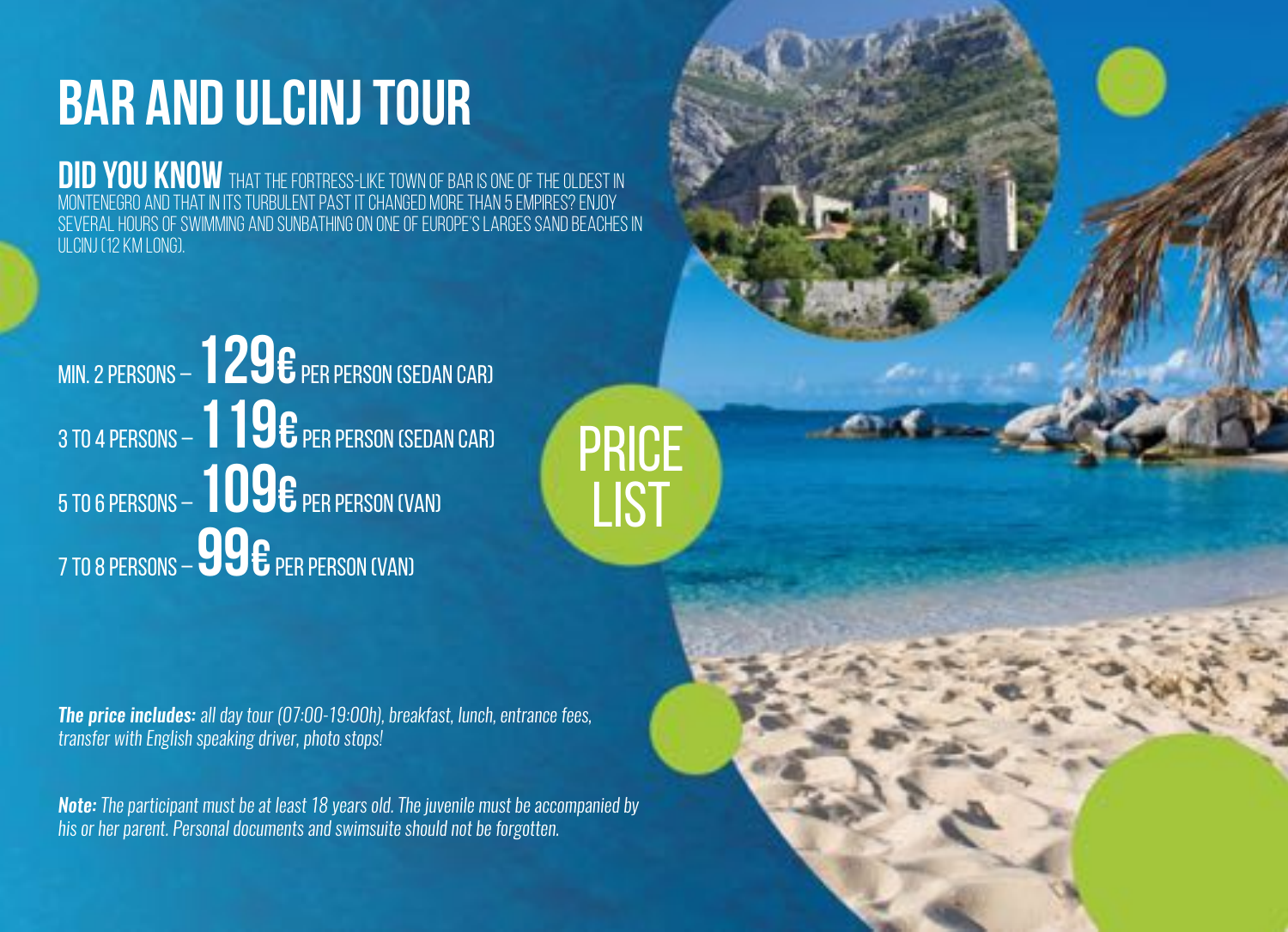### **WINE TOUR**

**DID YOU KNOW** THAT MONTENEGRO IS HOME TO THREE AUTHENTIC GRAPE VARIETIES: Vranac and Kratosija (red) and Krstac (white)? And that the largestsingle-plot vineyard in Europe is located in Montenegro? Experience a unique wine tour by tasting wines in the National vineyard Plantaze and in a small family owned winery. Enjoy the amazing landscapes of Montenegro!

> Min. 2 persons – **129€**per person (Sedan car) 3 to 4 persons – **119€**per person (Sedan car) 5 to 6 persons – **119€**per person (Van) 7 to 8 persons – **109€**per person (Van)

PRICE

**LIST** 

*The price includes: all day tour (08:00-18:00h), lunch, transfer with English speaking driver, insurance and taxes, visit to the national wine cellar Šipčanik with gastro and wine tasting, visit to the family owned winery Kopitovic to taste grappa and wines, visit to the wine house in Cetinje, visit to the village of Njegusi, photo stops.* 

*Note: The participant must be at least 18 years old. Personal documents should not be forgotten.*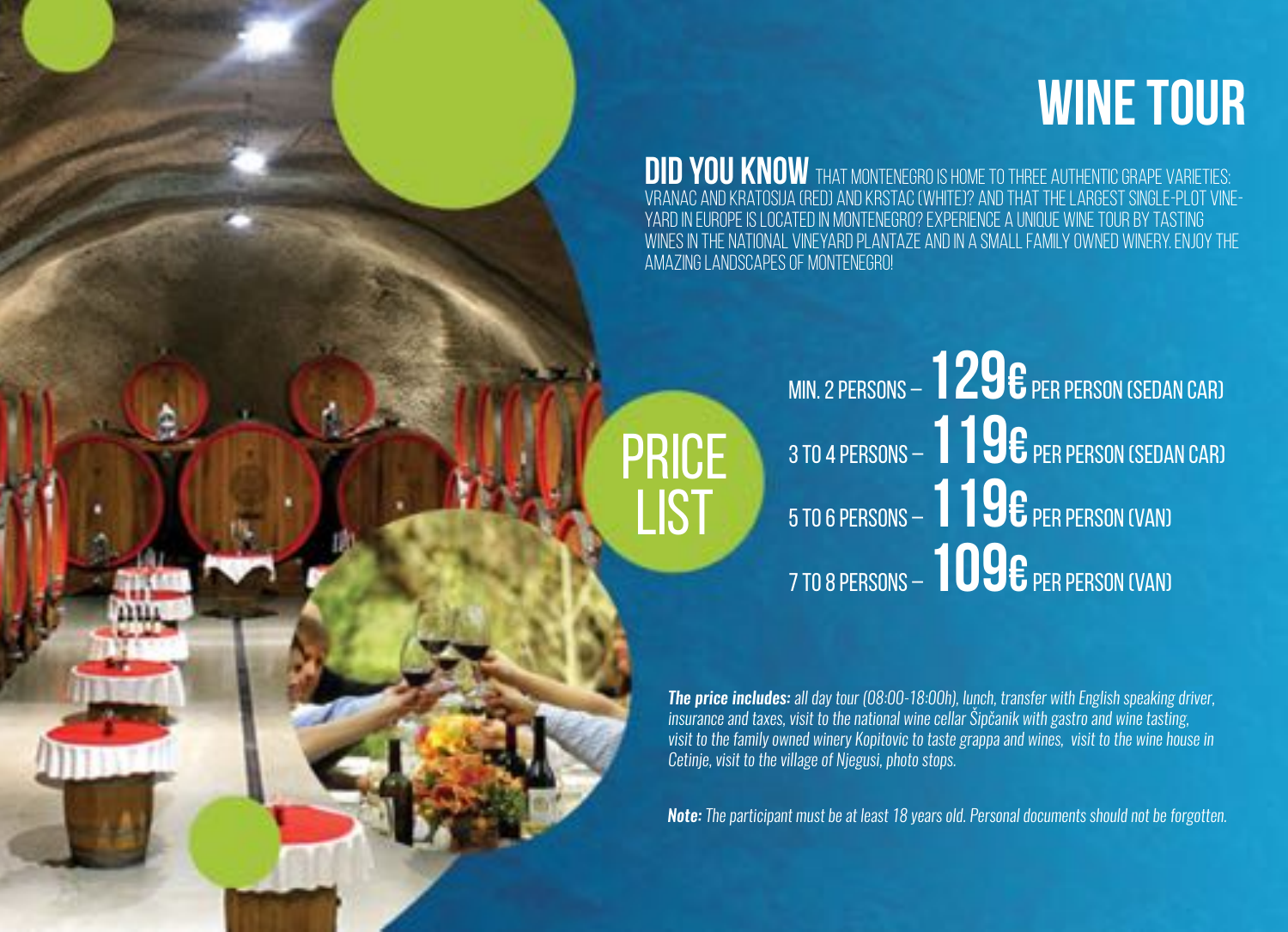### **Spiritual Montenegro Tour**

**did you know** that the hand of St. John the Baptist and the famous icon of the Virgin Filermosa are kept in the Cetinje monastery? Visit the Ostrog monastery, the pearl of Montenegrin spirituality and a miracle built by nature and human interaction, carved almost in its entirety in a vertically positioned mountain cliff. Visit one of the oldest cathedrals in Europe, the St. Tryphon cathedral known for its big treasury and frescoes painted in XIV century.

PRICE

**LIST** 

Min. 2 persons – **129€**per person (Sedan car) 3 to 4 persons – **119€**per person (Sedan car) 5 to 6 persons – **119€**per person (Van) 7 to 8 persons – **109€**per person (Van)

*The price includes: all day tour (08:00-18:00h), breakfast, lunch, transfer with English speaking driver, insurance and taxes, visit to the monasteries Ostrog, Cetinje, visist to the Museum Biljarda and the great relief of Montenegro, visit to the St. Tryphon cathedral, museum tickets, cofee or tea, photo stops.*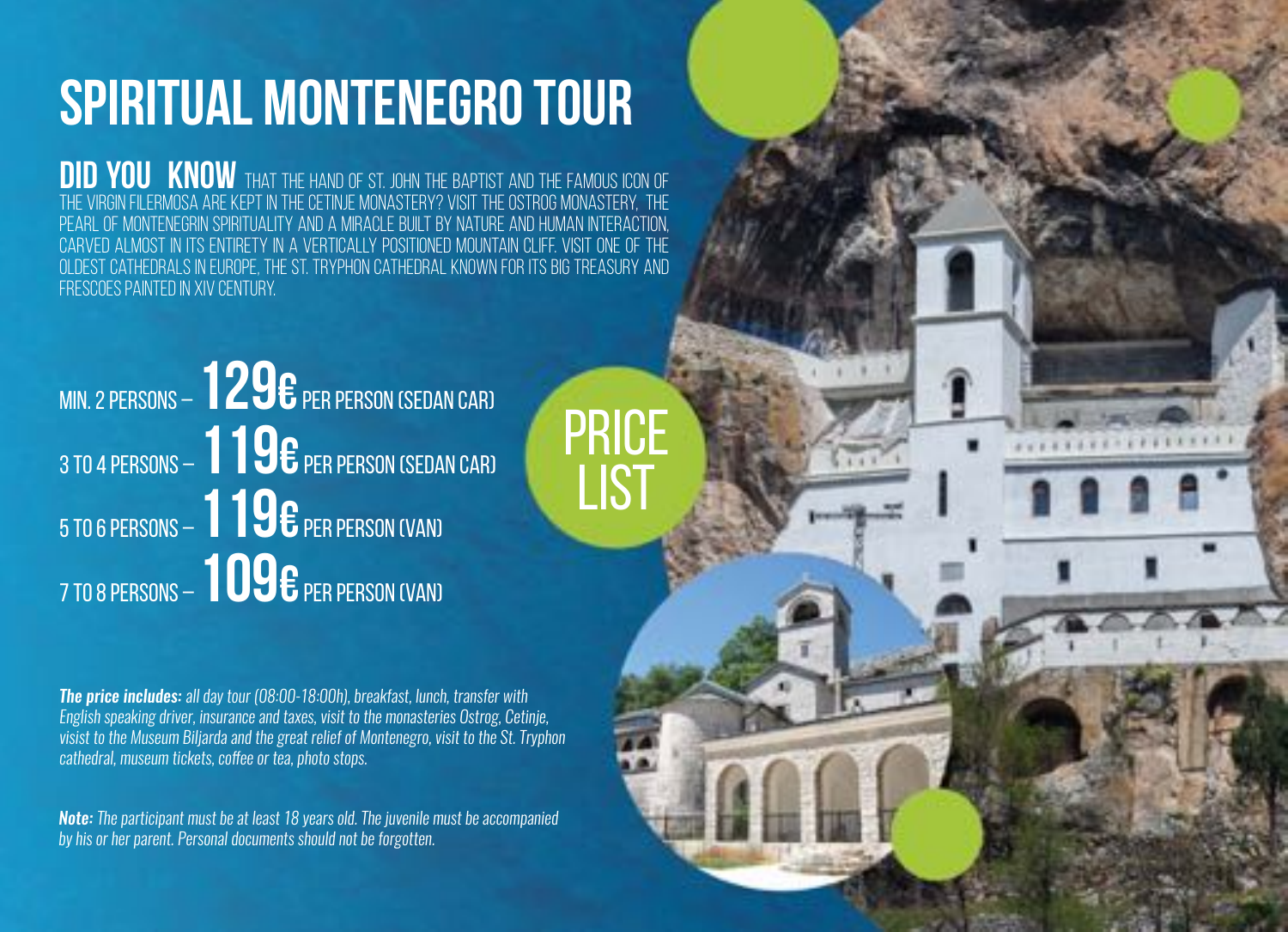### **Montenegro Nature Tour**

**DID YOU KNOW** THAT LOVĆEN IS THE MOUNTAIN WHERE MONTENEGRO'S HISTOry and culture are rooted? Visit Petar Petrović Njegoš's Mausoleum, the biggest and most important monument of Lovćen national park. Explore Lovćen's natural beauties, the rich historical, cultural and architectural heritage. Explore one of the largest caves in Montenegro – LIPSKA CAVE AND ENJOY IN NATURAL BEAUty of the river Rijeka Crnojevica.

**PRICE LIST** 

Min. 2 persons – **129€**per person (Sedan car) 3 to 4 persons – **119€**per person (Sedan car) 5 to 6 persons – **109€**per person (Van) 7 to 8 persons – **99€**per person (Van)

*The price includes: all day tour (08:00-18:00h), lunch in Rijeka Crnojevica, transfer with English speaking driver, insurance and taxes, mausoleum tickets, Lipska cave tickets, visiting Njegusi, cofee or tea.*